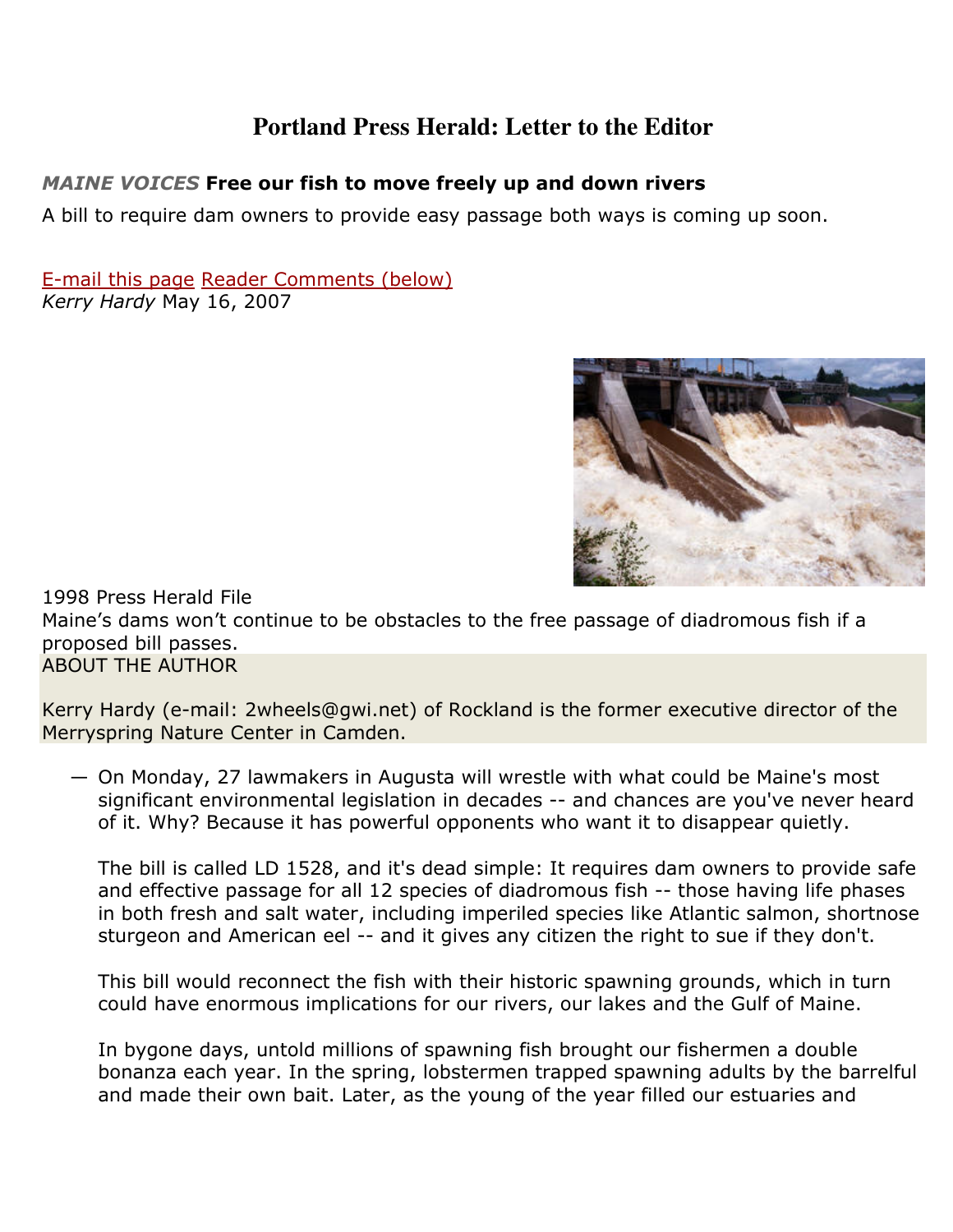harbors, everything from codfish to tuna grew fat on them, and our fishermen shared in this bounty.

Ordinary citizens recognized this pattern immediately, and fish-passage laws were passed in 1735, 1741, 1786, and 1789 by the Massachusetts Legislature. By various means, each was quickly disabled, repealed, or circumvented.

Those days, and those spawning runs, are gone. Now lobstermen are hostages to a few giant wholesalers who treble the value of raw herring just by renaming it "bait." Groundfishermen aren't even that lucky -- their cod died away long ago, waiting for food fish that never came downriver.

And if the past is sad, the future is downright scary: as herring costs skyrocket, lobstermen may be forced to buy soybean-based bait. Soybeans? As in genetically modified soybeans, which currently account for 86 percent of the American crop? Yes, those soybeans.

It looks like the the Gulf of Maine could get its own science project.

I said LD 1528 was simple. Look beneath the surface, however, and you'll see how Augusta really works. Dam owners argue that "safe and effective passage" for fish would spell doom for their paper mills and hydroelectric plants.

These folks, and their friends in Maine's executive branch, are unwilling to see the situation in reverse -- that centuries of dam ownership have been an ongoing subsidy to their businesses, taken at the expense of the other creatures, including fishermen, who also draw life from these rivers.

By statute, the commissioners of our various state conservation agencies all serve "at the pleasure of the governor". Many honest and hard-working conservationists serve under them, but their work is ultimately "top-driven," as we politely say. If you find doubt this, you haven't been watching the Androscoggin River over the past few years.

Even some professional conservationists privately wish that this bill, so lacking in the cost bailouts that would make it politically palatable, would just go away.

Oddly enough, it may not. Twenty-one of the 27 legislators contemplating its fate are either from coastal towns or river towns, with fishing industries to think of when they vote.

Moreover, in the process of working on this bill, I've been struck by the general courtesy, common sense and just plain down-to-earthiness that characterizes most of our legislators -- they're nowhere near as slick as the real Augusta insiders.